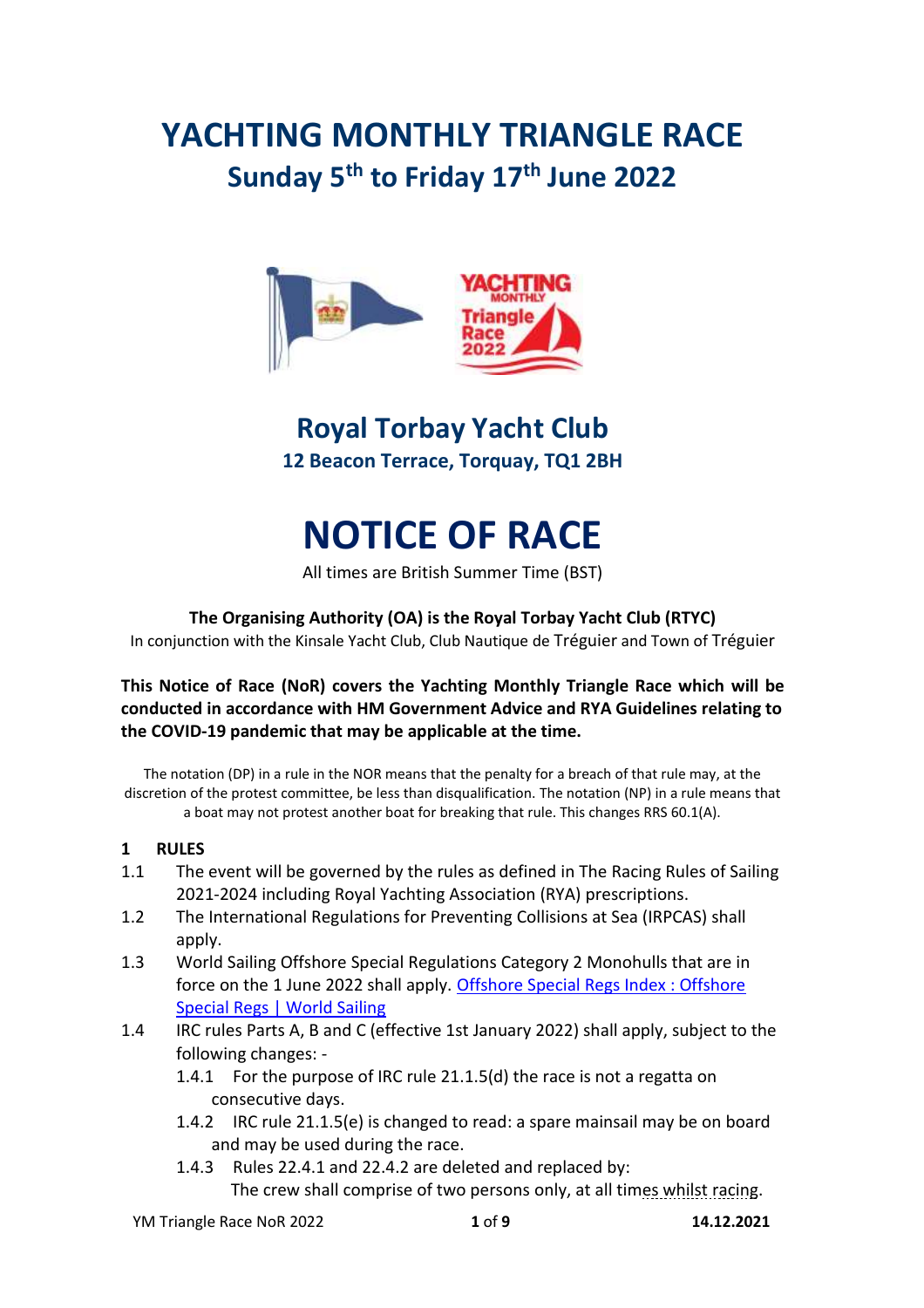- 1.5 The Equipment Rules of Sailing, to the extent that they apply. Available at <https://www.sailing.org/documents/equipmentrules/index.php>
- 1.6 Self-steering devices, whether using stored energy or not, may be used. This changes RRS 52.
- 1.7 Competitors should note that the OA implements the RYA Racing Charter and that they will be expected to sail in compliance with it. The charter can be found on the RYA website at [Racing Charter \(rya.org.uk\)](https://www.rya.org.uk/racing/rules/racing-charter)
- 1.8 If there is a conflict between languages the English text take precedence.

#### **2 SAILING INSTRUCTIONS (SI's)**

2.1 Sailing instructions will be available after midday on May 29<sup>th</sup> 2022 on the event website.

#### **3 COMMUNICATION**

- 3.1 The online official noticeboard is located at Yachting Monthly Triangle Race 2022 – [Royal Torbay Yacht Club \(rtyc.org\)](https://rtyc.org/event/yachting-monthly-triangle-race-2022/)
- 3.2 All boats shall carry a VHF radio capable of communicating on marine channels 14, 16, 72 and 77.
- 3.3 On the water, the Race Committee (RC) may make courtesy broadcasts to competitors on VHF radio. The channel will be stated in the SI's.
- 3.4 (DP) While racing, except in an emergency, a boat shall not make voice or data transmissions and shall not receive voice or data communication that is not available to all boats. This restriction also applies to mobile telephones.
- 3.5 In accordance with RRS 20.4 (b) the use of VHF radio as an alternative communication is permitted.
- 3.6 A WhatsApp group may also be used to contact registered mobile numbers for each boat providing notifications and Race Committee (RC) communications whilst ashore. Failure to receive WhatsApp messages shall not be grounds for redress. This changes RRS 62.1(a).

#### **4 ELIGIBILITY & ENTRY**

- 4.1 The event is open to Cruiser or Cruiser Racer monohull boats of any type or nationality, provided that the length on deck is not less than 25 feet (7.62 metres).
- 4.2 British Boats shall be registered under the Merchant Shipping Act 1995 or with the Small Ships Register. Overseas boats shall be registered with the equivalent authority in their own country.
- 4.3 The event is open to all boats holding a valid IRC certificate applicable for the duration of the event and may not be changed after May  $5<sup>th</sup>$  2022
- 4.4 Classes are defined as follows:-

| Class 1            | TCC 1.00 and above  |  |
|--------------------|---------------------|--|
| Class <sub>2</sub> | TCC 0.945 to 0.999  |  |
| Class 3            | TCC 0.944 and below |  |

4.5 (NP) The RC may change the rating bands and amalgamate or delete classes depending upon entries, to achieve an even and spread of numbers in each class.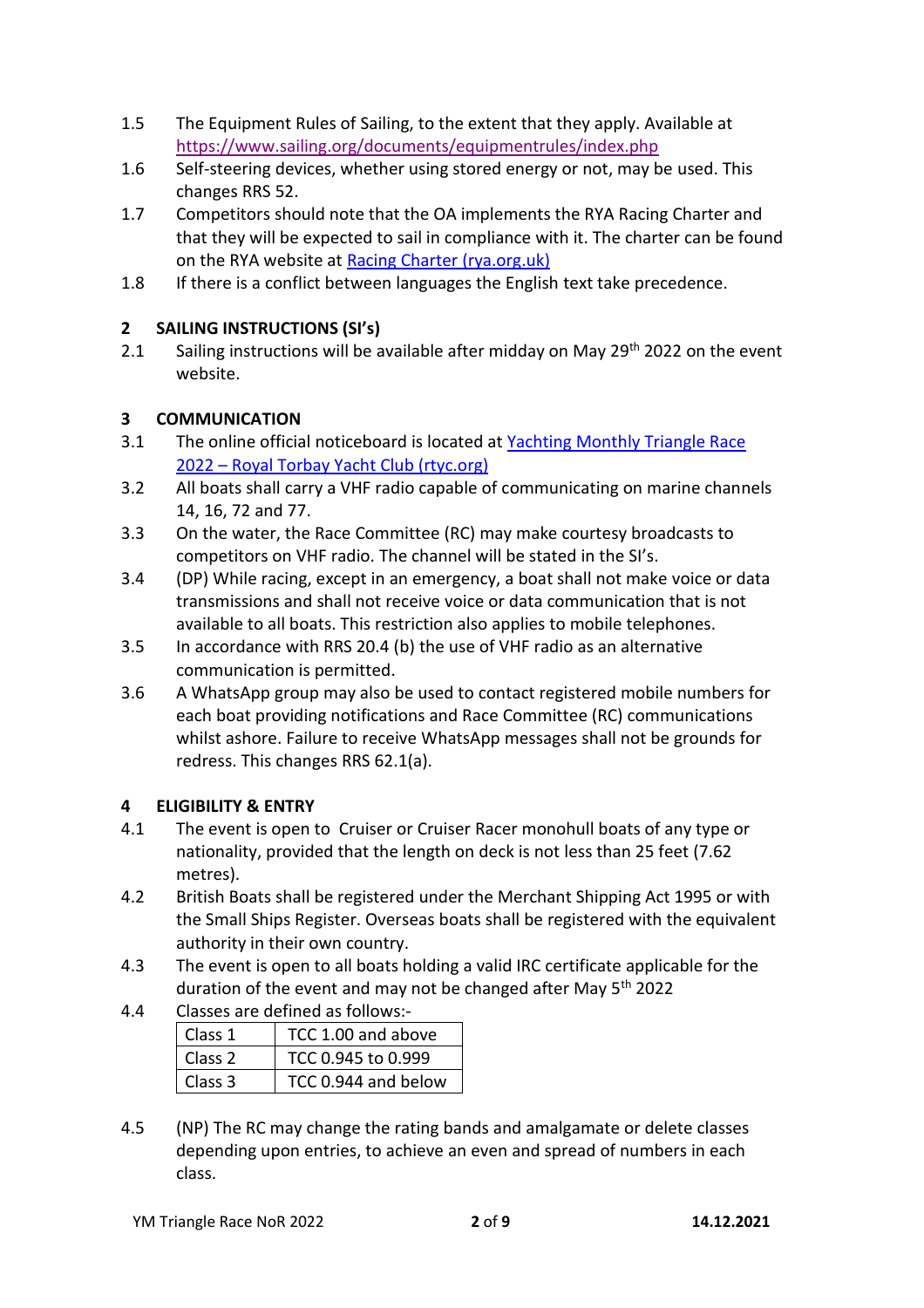- 4.6 Eligible boats may enter by completing the entry form and making payment online at [Yachting Monthly Triangle Race 2022](https://rtyc.org/event/yachting-monthly-triangle-race-2022/) – Royal Torbay Yacht Club [\(rtyc.org\)](https://rtyc.org/event/yachting-monthly-triangle-race-2022/) by 23.55 on May  $5<sup>th</sup>$  2022
- 4.7 A completed yacht/crew declaration form and a résumé of the crews experience and qualifications including certificates relating to courses required under Offshore Special Regulations Category 2 shall be submitted by email to [trianglerace@rtyc.org](mailto:trianglerace@rtyc.org) by 23.55 on May 5th 2022
- 4.8 The OA will acknowledge receipt of entries and payment, and entry information will be posted on the event website.
- 4.9 To be considered an entry a boat shall meet all entry requirements and have paid all fees.
- 4.10 Late Entries may be accepted at the sole discretion of the RC.
- 4.11 The maximum number of entries for the event is 40.

#### **5 FEES**

- 5.1 The Entry Fee shall be £750.00 which must be paid in pounds sterling by Bank Transfer or by a debit/credit card, quoting the name of the helm, boat name and the entry ID number. Entrants shall be liable for any bank charges incurred in negotiating non pounds sterling payments etc.
- 5.2 No entry fee shall be refunded after 5th May 2022.

#### **6 CREW LIMITATIONS**

- 6.1 (NP) An entry shall consist of a sailing boat with a named crew of two persons. The skipper must be 21 years of age or older and the crew 18 years of age or older at the start of the event. Both skipper and crew must possess substantial experience of making open sea passages of several days duration and must be competent in coastal navigation by day and night. Either must be capable of taking charge of the boat in any conditions.
- 6.2 Any change of the registered crew shall require written prior approval by the RC.

#### **7 ADVERTISING**

- 7.1 (DP) Boats may be required to display advertising chosen and supplied by the OA.
- 7.2 (DP) Advertising shall comply with World Sailing Regulation 20.
- 7.3 (NP) At registration boats will be issued with Event Battle Flags, these shall be flown on arrival and during stopovers at each port.

#### **8 QUALIFICATION (NP)**

- 8.1 Boats must have completed a non-stop qualifying passage cruise between January 1<sup>st</sup> 2022 and prior to arrival in Torquay, of not less than 125 nautical miles, measured on the rhumb line course, with only the named crew on board and in the configuration in which the boat shall compete. The cruise must be completed under sail alone. Evidence of the cruise in the form of detailed log shall be submitted to the RC no later than 15.00 on Saturday 4<sup>th</sup> June 2022
- 8.2 Competing in previous Triangle Races in 2018, or similar two-handed events with the same crew and boat since January  $1^{st}$  2018 shall satisfy the requirement of 8.1. Evidence of competing in such events shall be submitted in accordance 8.1.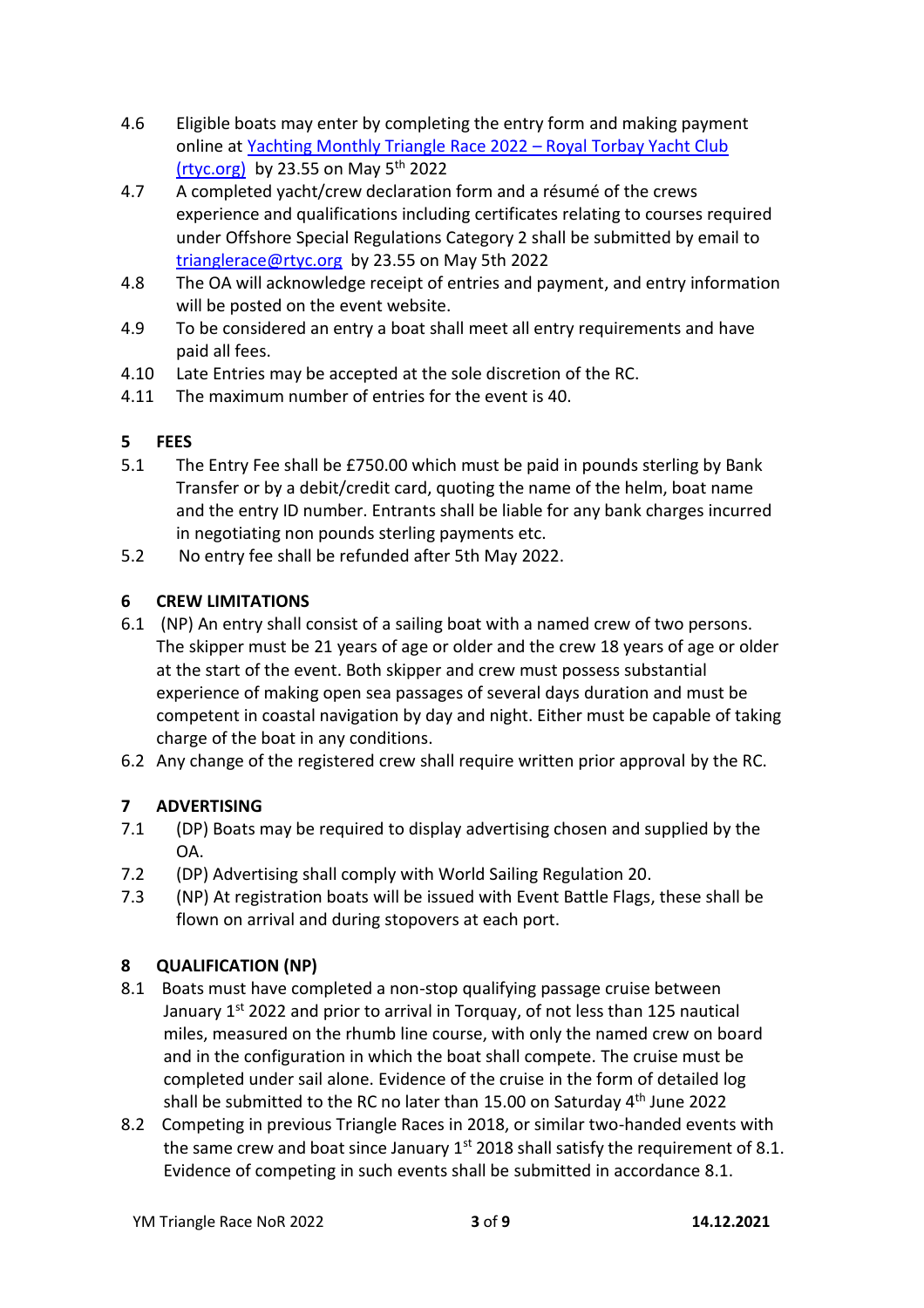#### **9 SCHEDULE**

- 9.1 Registration will take place at the Race Office on the ground floor of the RTYC. Friday  $3^{rd}$  June  $10.00 - 18.00$ Saturday  $4^{th}$  June  $10.00 - 15.00$
- 9.2 Boats and crews shall be in Torquay and have completed registration by 1500 on Saturday 4<sup>th</sup> June 2022. Failure to comply may result in a Time Penalty being applied to the first leg, without a hearing. This changes RRS 63.1
- 9.3 Registration will take place at Kinsale Yacht Club Thursday  $9^{th}$  June  $12.00 - 15-00$ Boats wishing to register in Kinsale shall do so before 1500 on Thursday 9th June but will not be eligible for overall Triangle or first leg prizes.
- 9.4 A Crews Briefing will take place at 19.30 on Saturday 4<sup>th</sup> June 2022 in the Corinthian Room RTYC.
- 9.5 All competitors are required to attend registration and the Crews Briefing.
- 9.6 The event will consist of three legs :- Torquay to Kinsale, Kinsale to Treguier, and Treguier to Torquay.

| Date                            | <b>Leg</b>         | Scheduled time of     |
|---------------------------------|--------------------|-----------------------|
|                                 |                    | <b>Warning Signal</b> |
| Sunday 5 <sup>th</sup> June     | Torquay - Kinsale  | 11.55                 |
| Friday 10 <sup>th</sup> June    | Kinsale - Tréguier | 11.55                 |
| Wednesday 15 <sup>th</sup> June | Tréguier - Torquay | 11.55                 |

- 9.7 Weather conditions during the event may require the RC to make changes to the schedule and courses.
- 9.8 Social events are planned at all three port, further information will be published on the event website.
- 9.9 Prizegiving will take place at 13.00 on Friday  $17<sup>th</sup>$  June in the Corinthian Room RTYC.

#### **10 (DP) EQUIPMENT INSPECTION**

- 10.1 Each boat shall hold a valid IRC certificate applicable for the duration of the event and may not be changed after May 5<sup>th</sup> 2022
- 10.2 Changes to sail numbers shall be requested in writing and approved by the RC.
- 10.3 Boats shall comply with RRS 78.1 at all times during the event.
- 10.4 A boat or equipment may be inspected at any time for compliance with Class Rules, NoR and SI's.
- 10.5 The fact that race officials may conduct inspections of a boat does not reduce the responsibilities of each competitor set out in this NoR.

#### **11 CLOTHING AND EQUIPMENT**

Does not apply.

#### **12 VENUE**

12.1 Racing will take place in the coastal and offshore waters between Torquay, Kinsale and Tréguier.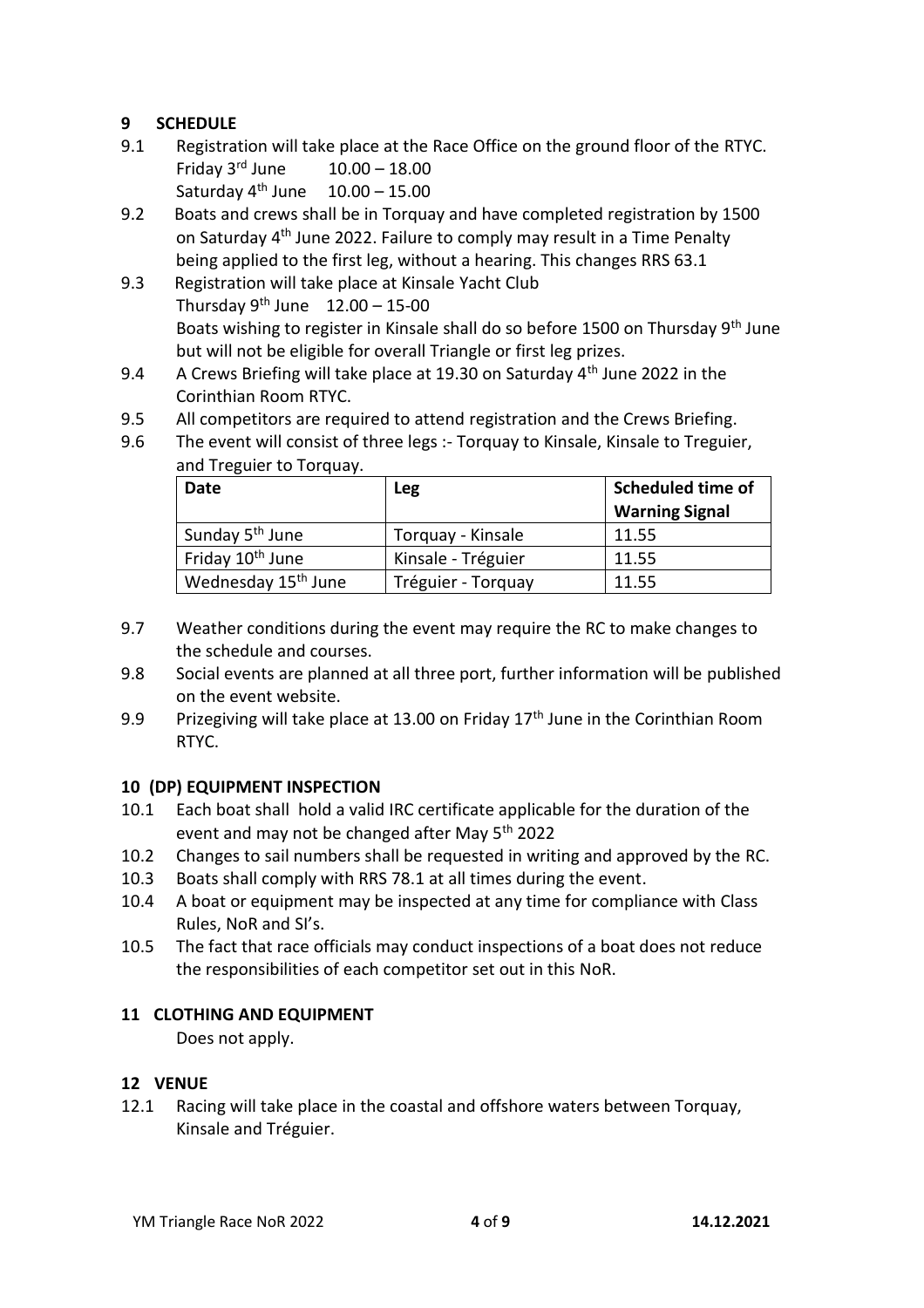#### **13 THE COURSES**

- 13.1 The courses to be sailed will be as follows :-
	- Leg 1 Torquay to Kinsale (approx. 220 NM).
	- Leg 2 Kinsale to Tréguier (approx. 279 NM).
	- Leg 3 Tréguier to Torquay (approx. 100 NM).
- 13.2 Further course information will be included in the SI's
- 13.3 Weather conditions during the event may require the RC to make changes to the courses.

#### **14 PENALTY SYSTEM**

- 14.1 The Scoring Penalty, RRS 44.3 does not apply. This changes RRS 44.
- 14.2 The two-turn penalty is changed to a one turn penalty (this changes Rule 44.1)
- 14.3 The Post Race Penalty, the Advisory Hearing and RYA Arbitration of the RYA Rules Disputes procedures shall apply (for information of the procedures, go to [rya.org.uk/go/rules](http://www.rya.org.uk/go/rulesdisputes) disputes). The outcome of an RYA Arbitration can be referred to a protest committee, but an arbitration cannot be reopened or appealed. This changes RRS 63.1.
- 14.4 Further details of Penalty system will be included in SI's

#### **15 SCORING**

- 15.1 Appendix A applies except where changed in 15.4 below.
- 15.2 Three races are required to be completed to constitute a series.
- 15.3 Each leg as per 9.4 will considered a separate race.
- 15.4 There will be no discard. This changes RRS A2.1
- 15.5 In the event of a tie in the series total score this shall be broken by their respective places in the Kinsale – Treguier leg. In the event that the tie is still not broken, the prize(s) shall be shared. This changes RRS A8.
- 15.6 Rule A5.3 applies.

#### **16 SUPPORT PERSON VESSELS**

16.1 (DP) Support person vessels will not be allowed.

#### **17 CHARTERED OR LOAN BOATS**

Does not apply.

#### **18 BERTHING**

- 18.1 Free Berthing will be available, on Haldon Pier or Town Dock in Torquay Harbour from Friday 3<sup>rd</sup> June 2022 until the start of the race and from the finish of the race. until Saturday 18<sup>th</sup> June 2022.
- 18.2 Berthing in the MDL Marina is not included.
- 18.3 Free berthing at Kinsale and Tréguier is also included in the entry fee.

#### **19 HAUL-OUT RESTRICTIONS**

19.1 (DP) Yachts shall not be hauled out from 1600 on Saturday  $4<sup>th</sup>$  June 2022 until the end of the event except with and according to the terms of prior written permission of the RC.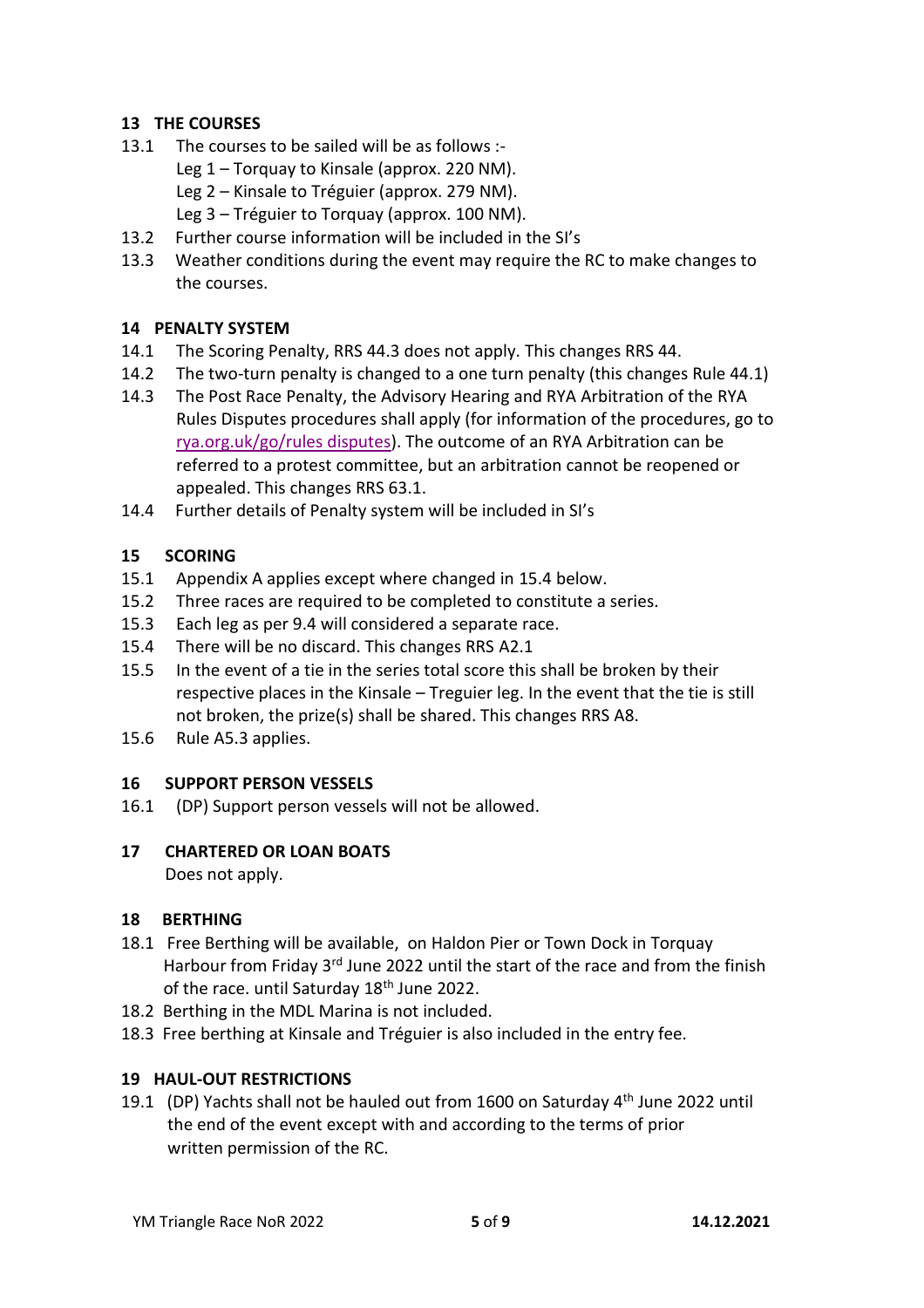#### **20 DIVING EQUIPMENT AND PLASTIC POOLS**

20.1 Underwater breathing apparatus and plastic pools or their equivalent shall not be used around boats between the preparatory signal of the first race and the end of the event.

#### **21 DATA PROTECTION**

- 21.1 The personal information you provide to the organising authority will be used to facilitate your participation in the event. If you have agreed to be bound by the Racing Rules of Sailing and the other rules that govern the event (the rules), the legal basis for processing that personal information is contract. If you are not bound by the rules, the legal basis for processing that personal information is legitimate interest. Your personal information will be stored and used in accordance with the organising authority's privacy policy. When required by the rules, personal information may be shared with the RYA, your National Authority and/or World Sailing. The results of the event and the outcome of any hearing or appeal may be published.
- 21.2 RTYC Privacy Policy [https://rtyc.org/privacy.](https://rtyc.org/privacy)

#### **22 RISK STATEMENT**

- 22.1 Rule 3 of the Racing Rules of Sailing states: "The responsibility for a boat's decision to participate in a race or to continue racing is hers alone."
- 22.2 Sailing is by its nature an unpredictable sport and therefore inherently involves an element of risk. By taking part in the event, each competitor agrees and acknowledges that:
	- a) They are aware of the inherent element of risk involved in the sport and accept responsibility for the exposure of themselves, their crew and their boat to such inherent risk whilst taking part in the event.
	- b) They are responsible for the safety of themselves, their crew, their boat and their other property whether afloat or ashore.
	- c) They accept responsibility for any injury, damage or loss to the extent caused by their own actions or omissions.
	- d) Their boat is in good order, equipped to sail in the event and they are fit to participate.
	- e) The provision of a race management team, patrol boats, and other officials and volunteers by the event organiser does not relieve them of their own responsibilities.
	- f) The provision of patrol boat cover is limited to such assistance, particularly in extreme weather conditions, as can be practically provided in the circumstances.
	- g) It is their responsibility to familiarise themselves with any specific risks to this venue or this event drawn to their attention in any rules and information produced for the venue or event and to attend any safety briefing held for the event.
	- h) They are responsible for ensuring that their boat is equipped and seaworthy so as to be able to face extremes of weather; that there is a crew sufficient in number, experience and fitness to withstand such weather; and that the safety equipment is properly maintained, stowed and in date and is familiar to the crew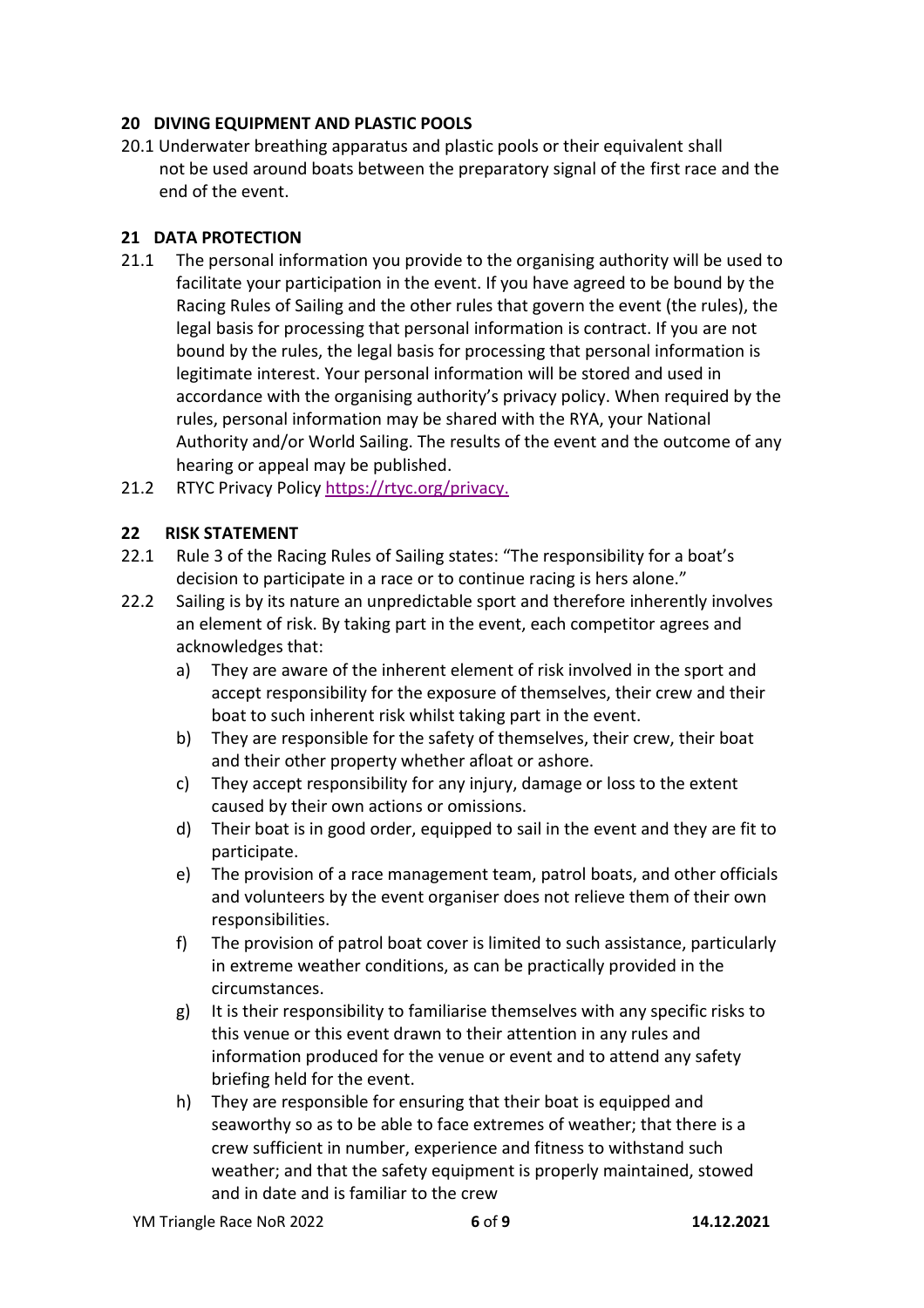#### **23 INSURANCE**

23.1 Each participating boat shall be insured with valid third-party liability insurance with a minimum cover of £3 million per event or the equivalent.

#### **24 PRIZES**

- 24.1 Prize giving will take place at 13.00 on Friday  $17<sup>th</sup>$  June in the Corinthian Room, RTYC.
- 24.2 Prizes shall be awarded in accordance with Appendix B

#### **25 RIGHTS TO USE NAMES & LIKENESSES**

25.1 Competitors automatically grant to the OA and their sponsors without payment the right in perpetuity to make, use and show any motion or still pictures and live, taped, or filmed television of or relating to the event.

#### **26 FURTHER INFORMATION**

26.1 For further event and venue information see **Appendix A** or contact John Thorn – Race Director Mobile 07708916937 Royal Torbay Yacht Club, 12 Beacon Terrace, Torquay, TQ1 2BH. Tel 44+ (0) 1803 292006 Email [trianglerace@rtyc.org](mailto:trianglerace@rtyc.org) Event website [Yachting Monthly Triangle Race 2022](https://rtyc.org/event/yachting-monthly-triangle-race-2022/) – Royal Torbay Yacht Club [\(rtyc.org\)](https://rtyc.org/event/yachting-monthly-triangle-race-2022/)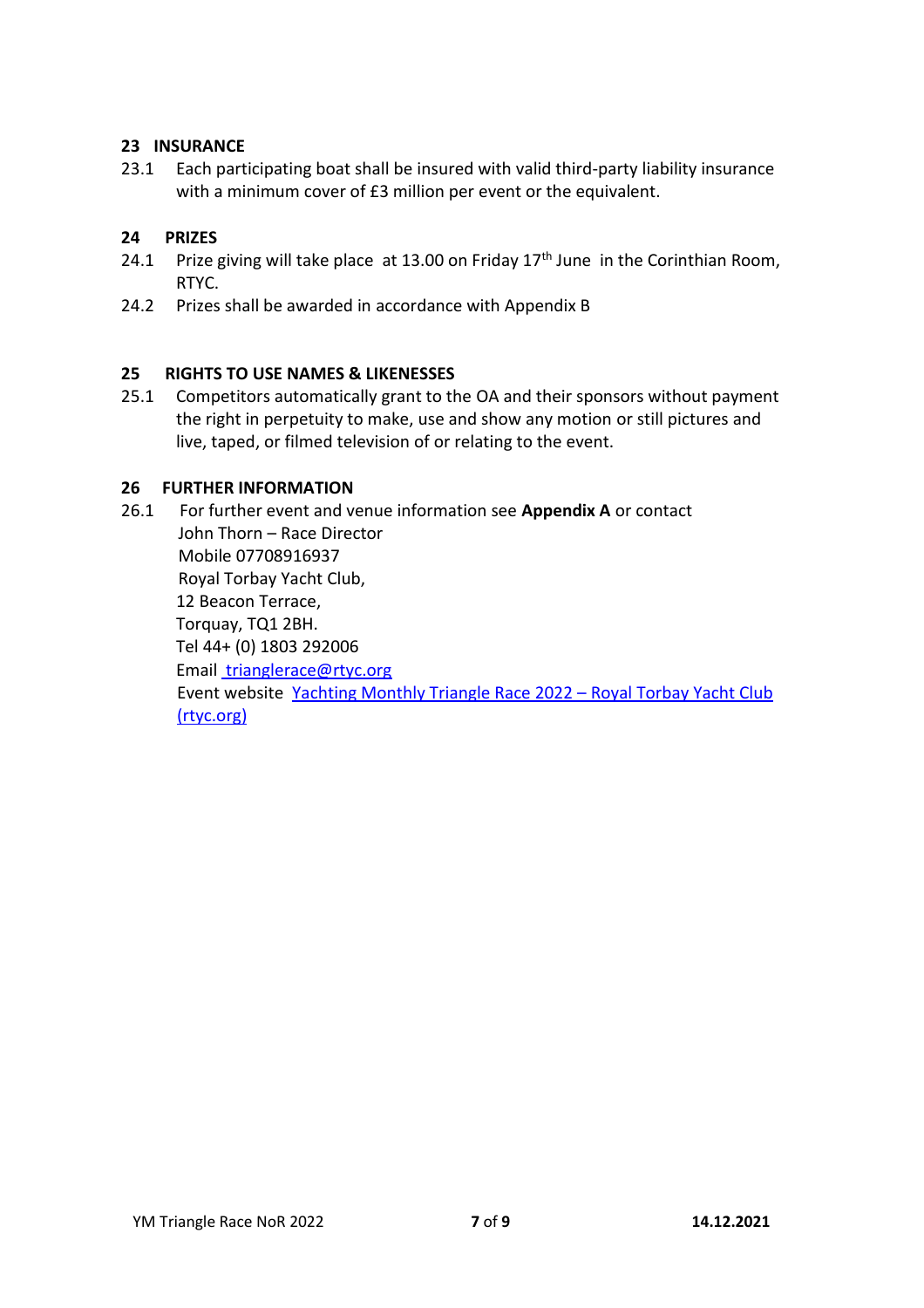## **APPENDIX A** OTHER EVENT AND VENUE INFORMATION

- 1. **Torbay Harbour** Information visit [Tor Bay Harbour -](https://www.tor-bay-harbour.co.uk/) Home (tor-bay[harbour.co.uk\)](https://www.tor-bay-harbour.co.uk/)
- 2. **Car Parking** information and passes visit [torbay.gov.uk/roads/parking/car](https://www.torbay.gov.uk/roads/parking/car-parks/beacon-quay-cp/)[parks/beacon-quay-cp/](https://www.torbay.gov.uk/roads/parking/car-parks/beacon-quay-cp/)
- 3. For **Accommodation** visit [englishriviera.co.uk/accommodation](http://www.englishriviera.co.uk/accommodation)
- 4. The **RTYC bar and restaurant** will be open all day and evening throughout the event serving meals, bar snacks, refreshments. Detailed information including menus will be published on the event website.
- 5 **Bar/Entry Card** At registration you will all be given a club card which should be used to access the club through both the main and garden entrances. This card can also be used to purchase drinks and will entitle you to 10% discount on normal prices. Money can be added at the bar, min £10 there are no refunds.
- 6 **Club facilities –** some **COVID 19** measures may still be place throughout club. Please respect and follow these procedures.
- 7 **Social Events** will take place the Royal Torbay Yacht Club, Kinsale Yacht Club and in Treguier full details will be published on the event website.
- 8 **Event Website** [Yachting Monthly Triangle Race 2022](https://rtyc.org/event/yachting-monthly-triangle-race-2022/)  Royal Torbay Yacht [Club \(rtyc.org\)](https://rtyc.org/event/yachting-monthly-triangle-race-2022/)